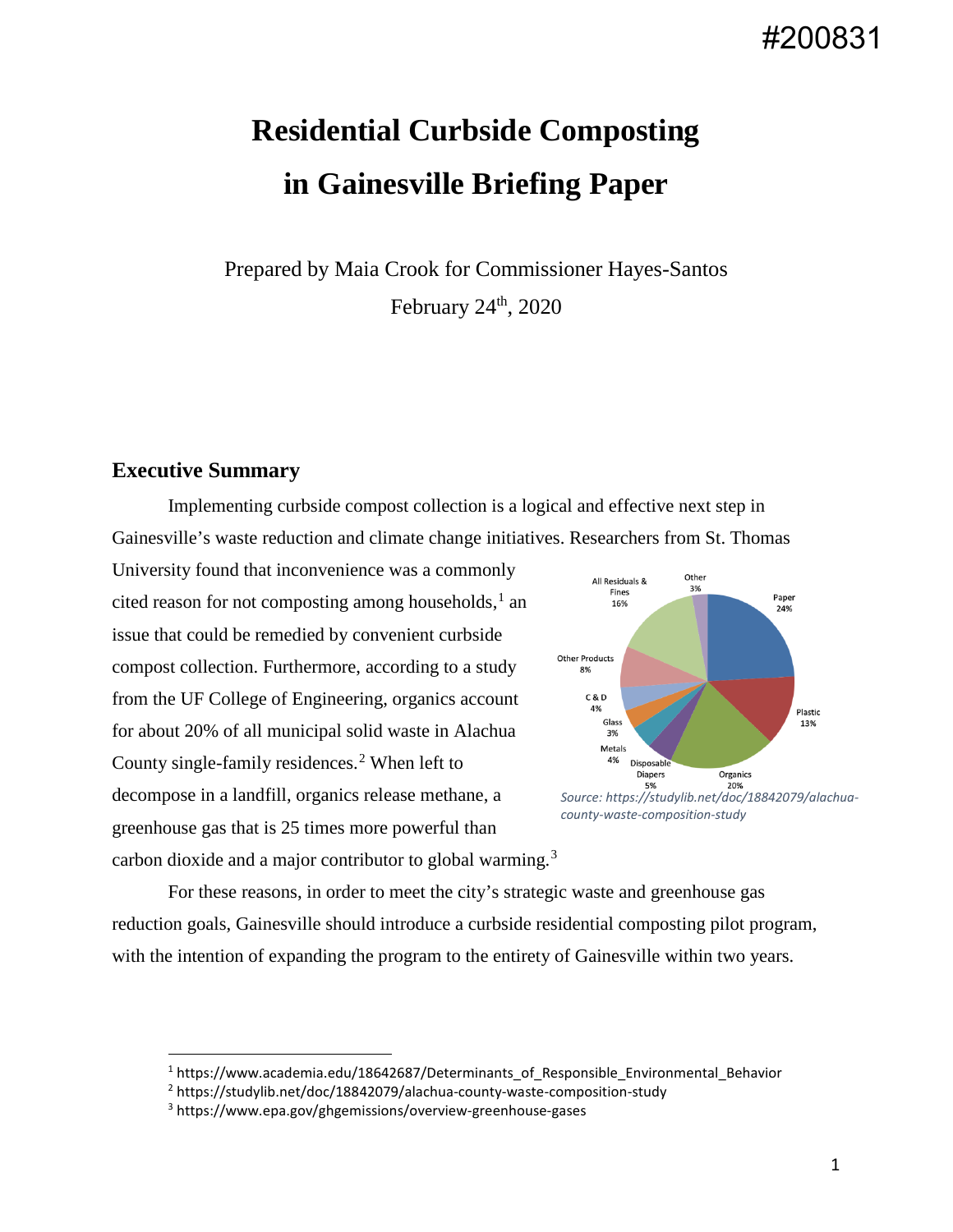#### **Background Information**

Both yard waste and food waste fall under the "organics" category. Although Gainesville already provides yard waste collection, expanding this service to include food waste as well is necessary to meet Gainesville's goal of zero waste by 2040; yard waste only accounts for 1.6% of overall residential waste, while food waste accounts for 1[4](#page-1-0).1%.<sup>4</sup>

| <b>Yard Waste</b>                                                                       | 1.6%  |
|-----------------------------------------------------------------------------------------|-------|
| Food Waste                                                                              | 14.1% |
| Animal By-products                                                                      | 3.6%  |
| Composite/other organic                                                                 | 0.03% |
| Source:<br>https://studylib.net/doc/18842079/alachua-<br>county-waste-composition-study |       |

While many jurisdictions in Florida offer curbside yard waste collection, Gainesville would be the first within the state to expand this to include food and other organic waste. However, the University of Florida began a composting program in partnership with the Waste Corporation of America (WCA) in 2013 (WCA is also the primary waste hauler for Gainesville). The program started in Ben Hill Griffin Stadium and was so successful it expanded to campus dining halls and the Reitz Union.<sup>[5](#page-1-1)</sup> Additionally, in UF bathrooms there are containers for paper towels specifically, so that these too can be composted. Many cities around the US offer curbside composting programs, including Iowa City, Portland, San Francisco, and Ann Arbor, among many others.

Beyond just reducing landfill waste, composting also helps the environment by reducing methane (a highly potent greenhouse gas) emissions, and by creating natural fertilizer from material that otherwise would have been wasted.<sup>[6](#page-1-2)</sup>

#### **Preliminary Research and Findings**

According to an MIT study, successful composting programs often have at least a few of the following favorable conditions: an existing yard waste collection program; an existing payas-you-throw program; a nearby processing facility; and a city-provided collection service or single hauler.<sup>[7](#page-1-3)</sup> The study also states that implementing a pilot program is an essential step to ensure long-term success of the program, and that the city should work to educate residents

 <sup>4</sup> https://studylib.net/doc/18842079/alachua-county-waste-composition-study

<sup>5</sup> http://sustainable.ufl.edu/sustainability-at-uf/campus-initiatives/waste/composting/

<sup>6</sup> https://www.agric.wa.gov.au/climate-change/composting-avoid-methane-production

<span id="page-1-3"></span><span id="page-1-2"></span><span id="page-1-1"></span><span id="page-1-0"></span><sup>7</sup> https://dusp.mit.edu/sites/dusp.mit.edu/files/attachments/project/Municipal%20Curbside%20Compost ables%20Collection%20%20What%20Works%20and%20Why.pdf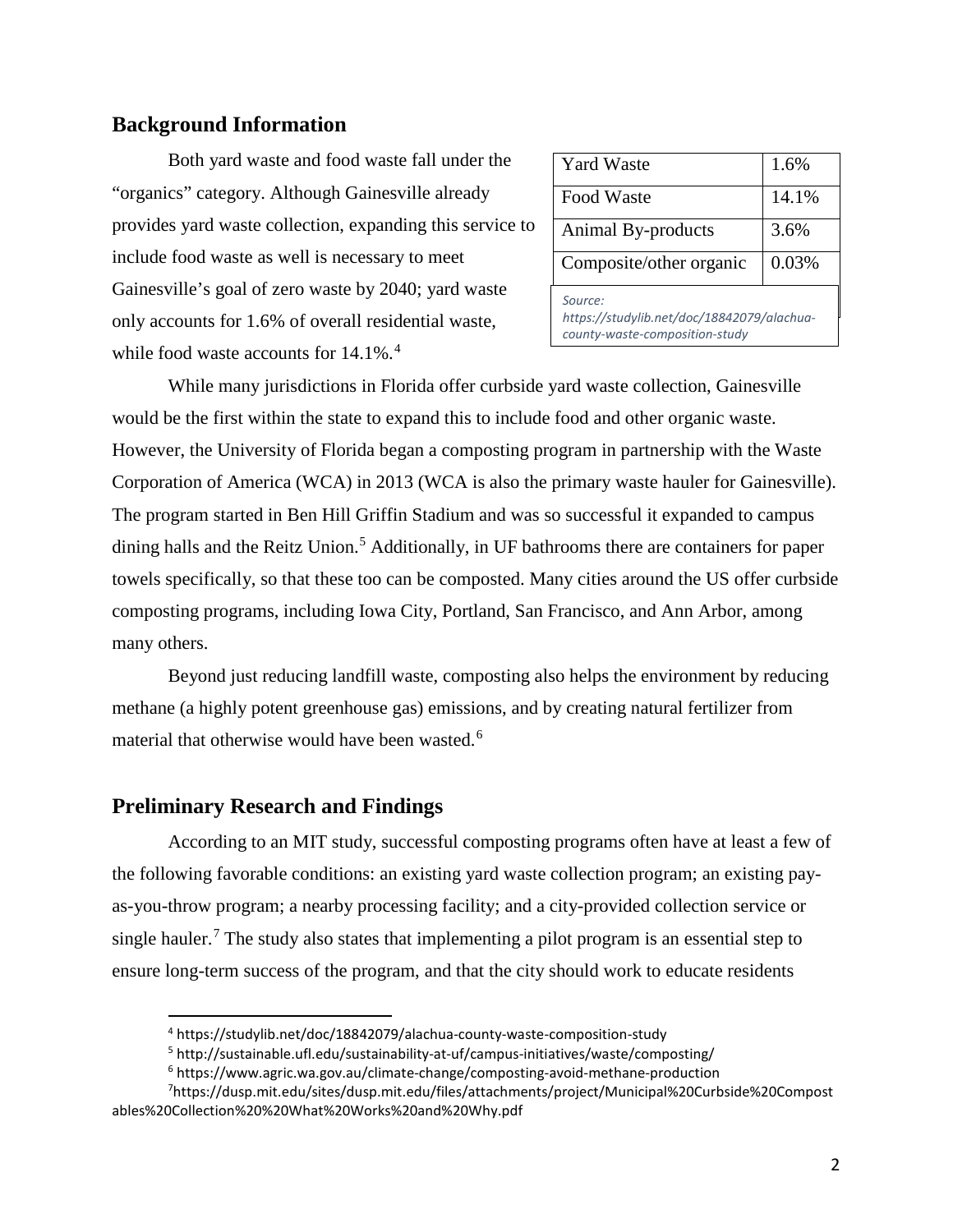thoroughly on the benefits of composting and what can be composted.<sup>[8](#page-2-0)</sup> Given the fact that Gainesville fits most of the favorable conditions, with an effective pilot and education program Gainesville should be able to have a successful long-term curbside composting program.

The following are examples of cities similar in size to Gainesville with successful curbside composting programs:

#### Berkeley, California (population 113,905)

- Implementation
	- o In 2007, Berkeley expanded its yard waste program to include food waste, adding "now you can include food" stickers to yard waste collection bins.
	- o Berkeley increased the frequency of their existing program from twice a month to weekly.
	- o Berkeley distributed food waste collection pails to single-family residences to increase convenience.
	- o The program was financed by the city's pay-as-you-throw system.
- Results
	- o Although Berkeley did not originally have a nearby compost processing facility, the success of their residential and commercial compost program attracted private companies to build five new ones.
	- o Berkeley's annual residential waste tonnage has been reduced by 18%, with a 70% residential participation rate.
	- o In 2012, Berkeley collected 14,000 tons of organics to be composted.

#### Boulder, Colorado (population 98,889)

- Implementation
	- o In 2006, the city implemented a curbside compost pilot program with 400 singlefamily residences; a few months later, they expanded it to 2,400. The pilots were both a success, with diversion rates between 55% and 69%, far above the city's average.

<span id="page-2-0"></span><sup>—&</sup>lt;br>8 https://dusp.mit.edu/sites/dusp.mit.edu/files/attachments/project/Municipal%20Curbside%20Compost ables%20Collection%20%20What%20Works%20and%20Why.pdf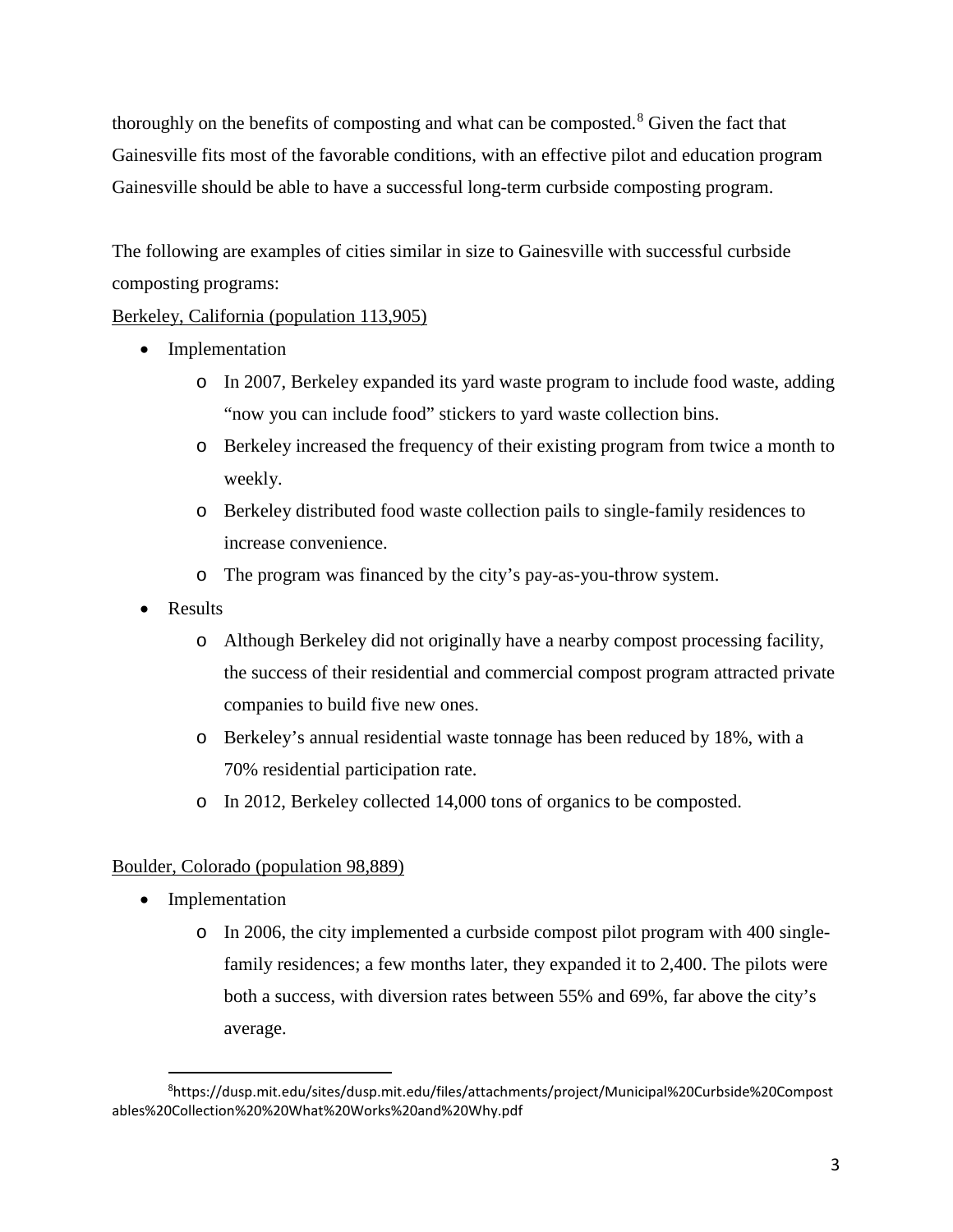- o Boulder implemented a citywide curbside compost program in 2008, after passing a series of laws requiring haulers to provide organic hauling at no extra cost.
- o During the pilot program, Boulder's main waste hauler build a nearby facility to process food waste.
- Results
	- o In 2010, Boulder collected 3,540 tons of compostables from about 19,000 singlefamily households.
	- o This averages out to about 370 pounds of compostables collected per participating household in 2010.

Like these two cities, Gainesville already has a pay-as-you-throw system and a yard waste collection program in place. Additionally, the fact that these are two comparably sized college towns lends confidence that their success can be replicated in Gainesville.

#### **Pros and Cons of a Residential Composting Program**

Pros:

- It has been shown to be an effective way to increase waste diversion.
- Composting prevents methane from being released in landfills, thus removing an extremely potent greenhouse gas and lessening Gainesville's contribution to global warming.
- Compost can be used to create a natural fertilizer for parks, gardens, and farms.

#### Cons:

- Residents often report unpleasant odors and flies coming from their composting bins.
- There will be an initial cost of curbside composting containers for pilot program households, and later every Gainesville single-family residence.

### **Potential Financial Costs**

- Cost of curbside composting containers for the pilot program
- Cost of educational outreach programs